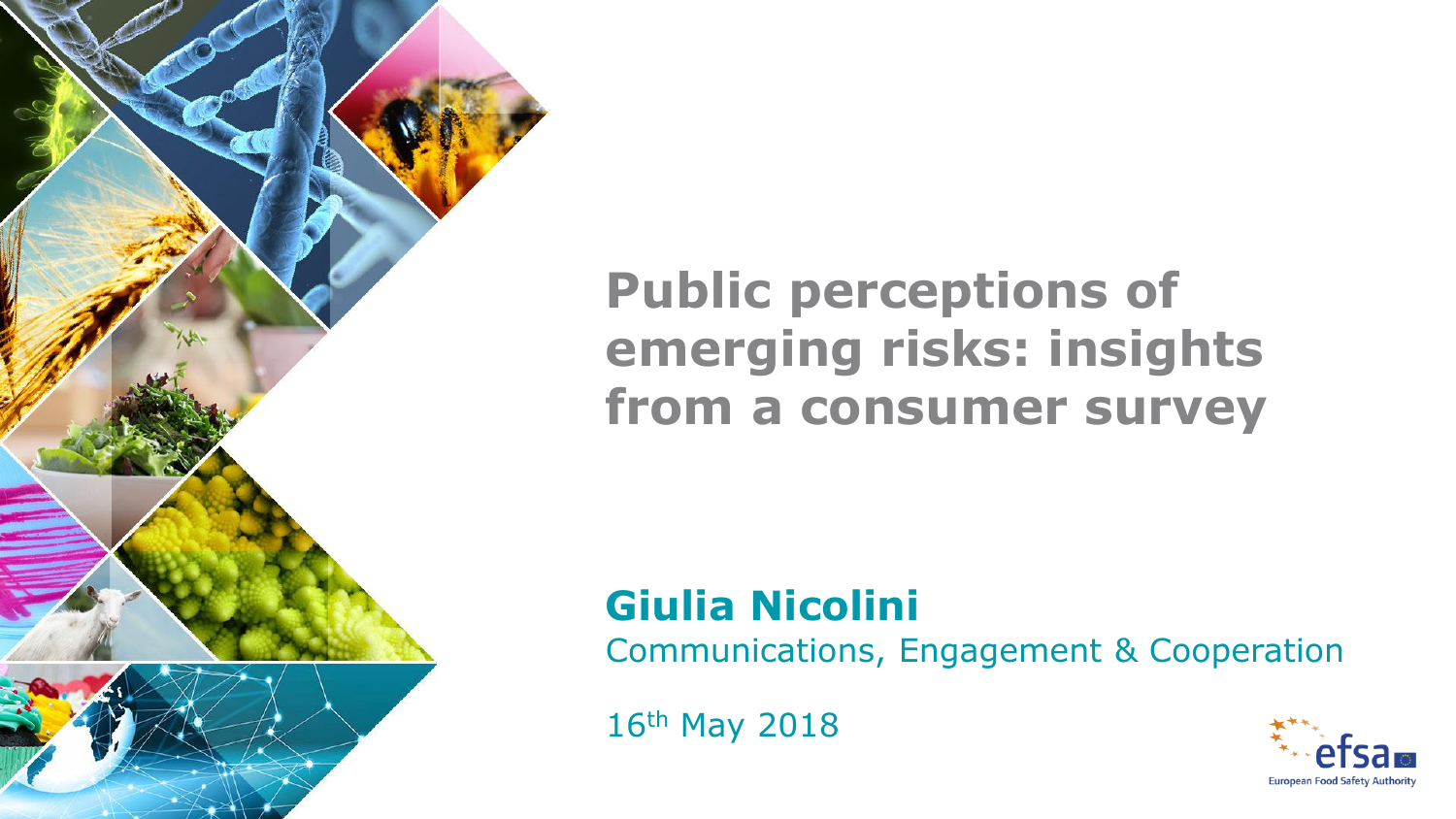

## **RISK PERCEPTION SURVEYS**

- **Why should we do risk perception surveys?**
- **Risk perception & risk communication**
- **Previous surveys at EFSA Eurobarometer**
- Resource constraints



#### **EUROBAROMETER**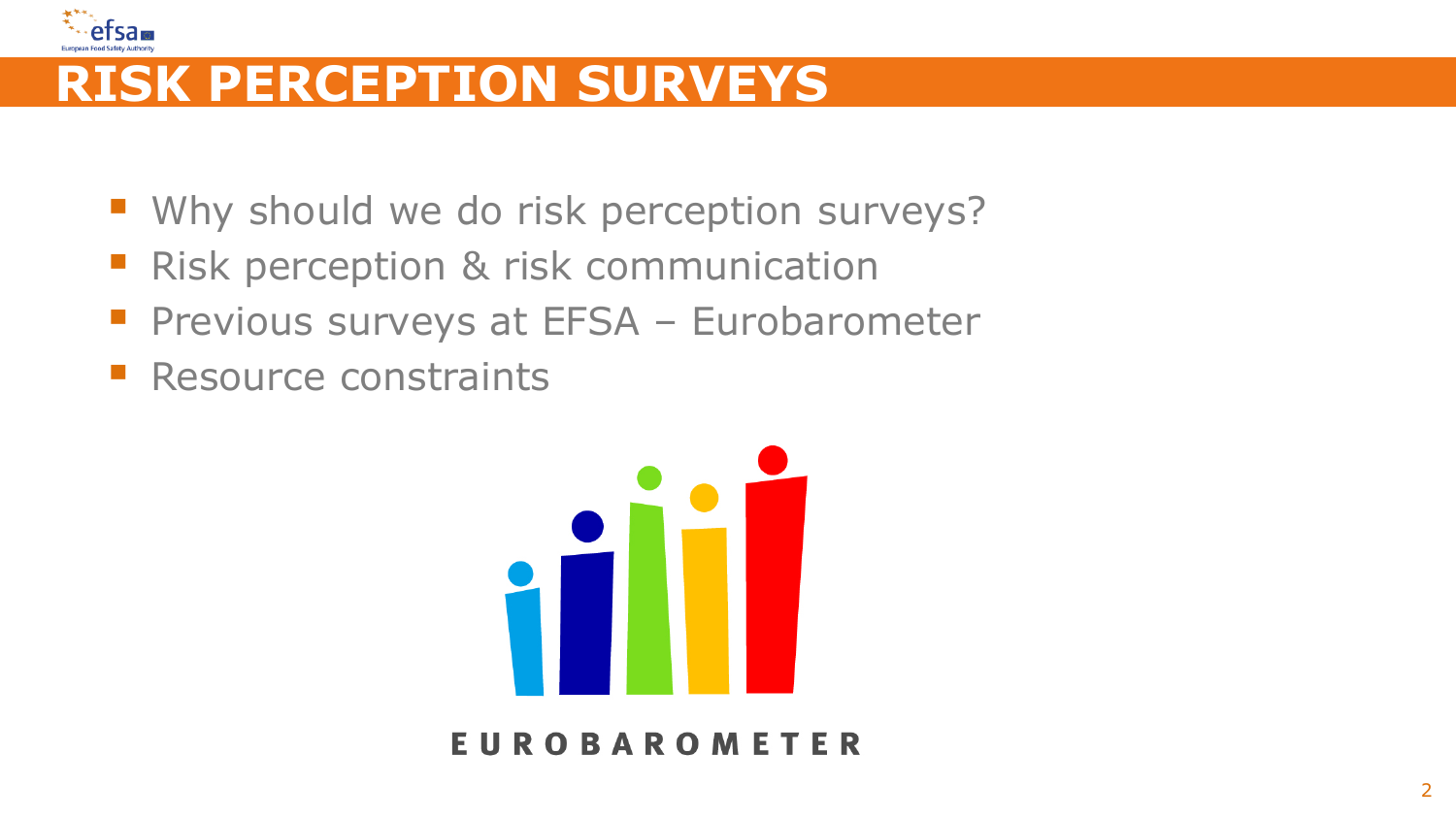

## **LEARNING FROM EXPERIENCE**

- **First EU Insights AMR**
- Sample size, data collection
- **Target audience**
- **Working with scientific experts**

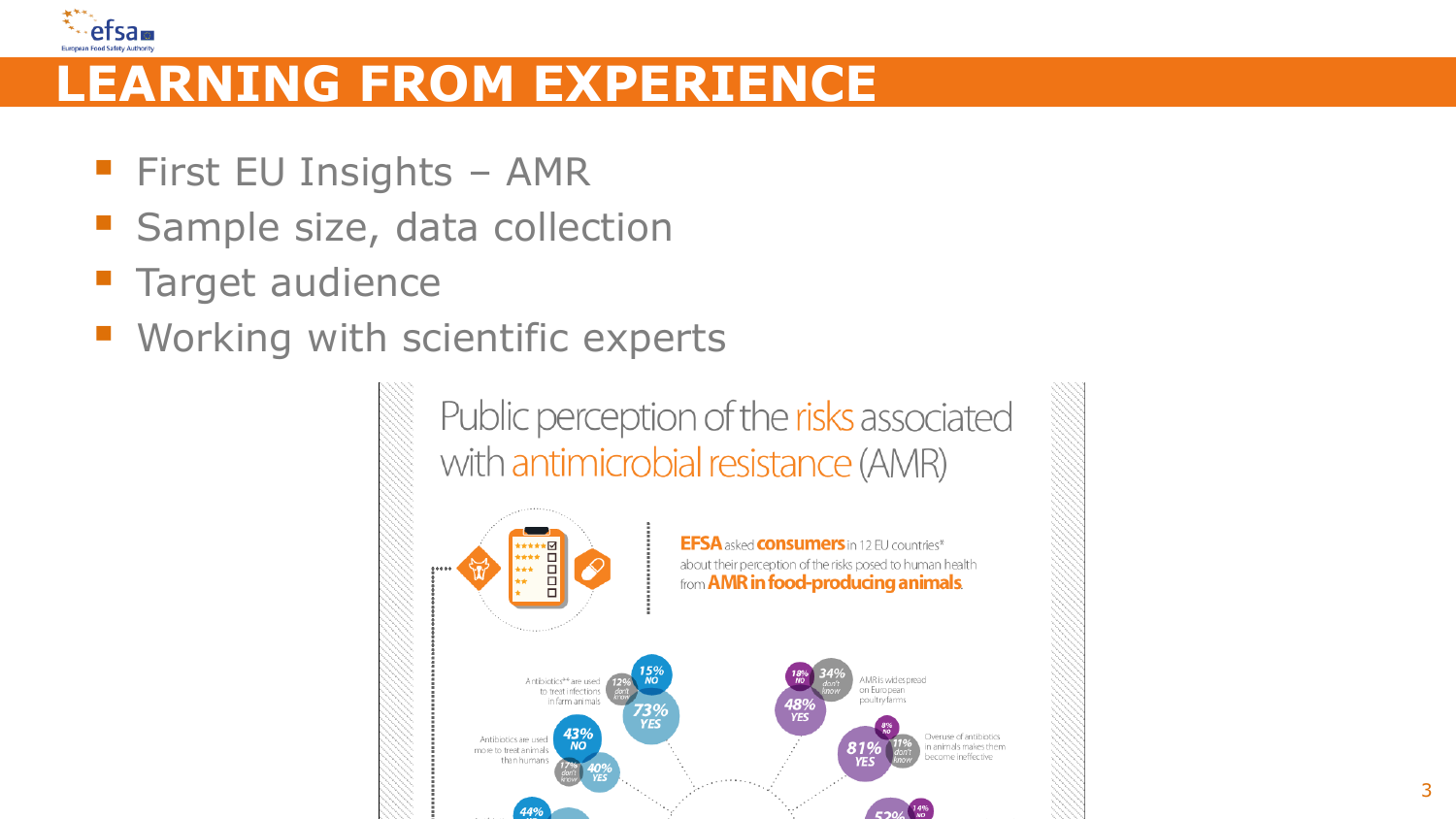

## **EU INSIGHTS #2: OBJECTIVES**

#### To **understand** :

- **Public perception of emerging risks Similarities/differences between**
- established and emerging risks
- 
- **Geographical disparities Consumers' communication needs**

#### To **improve** :

■ Risk communications – more targeted, more relevant, more effective

To **produce**:<br> **E** Recommendations for communicating on emerging risks

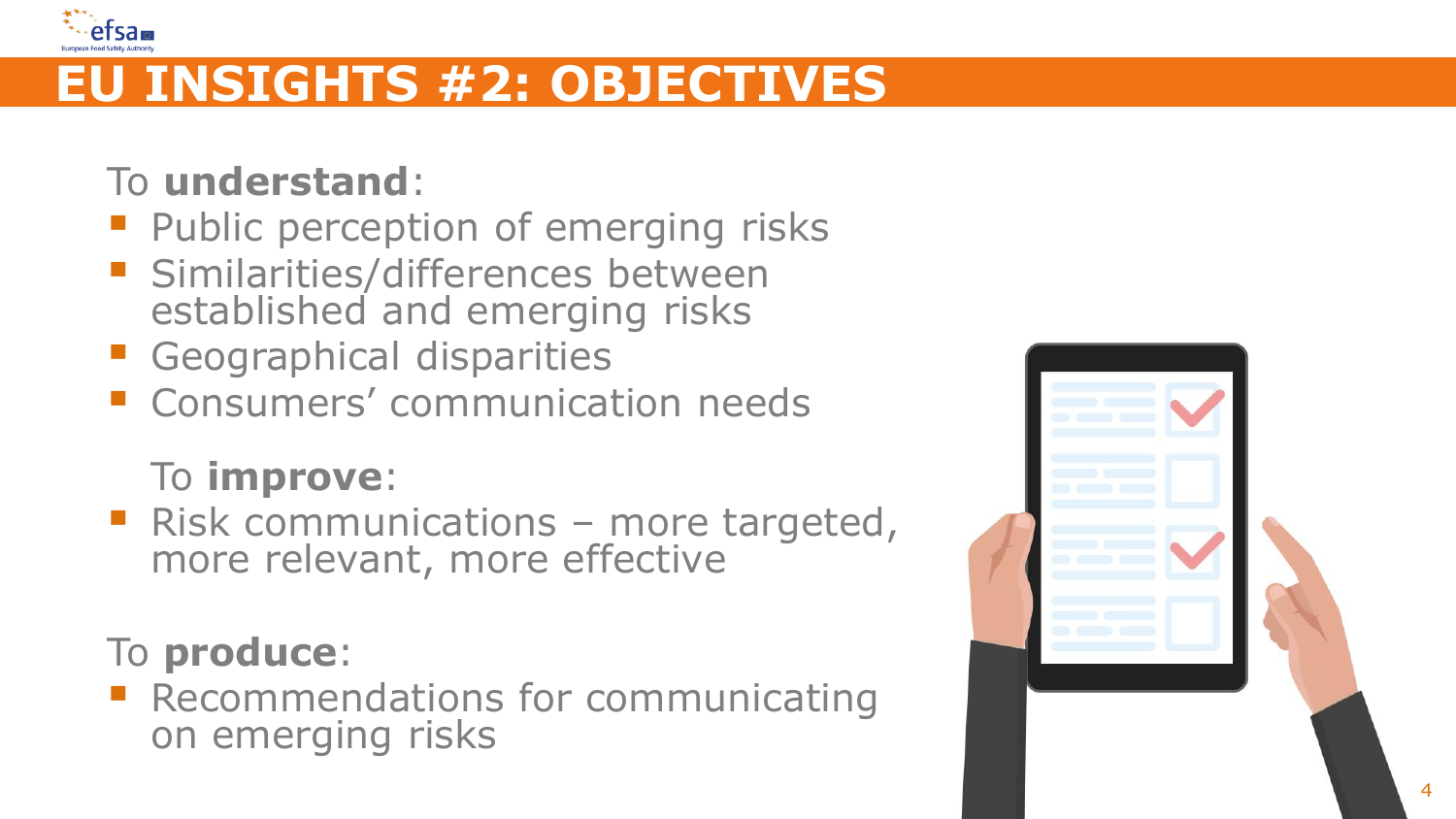

## **EU INSIGHTS: THE SURVEY**

'Consumer perceptions of emerging risks in the food chain'

- 25 member states
- 6,268 respondents
- 3 case studies:
	- Green smoothies
	- 'Plastic' rice
	- Nanotechnologies

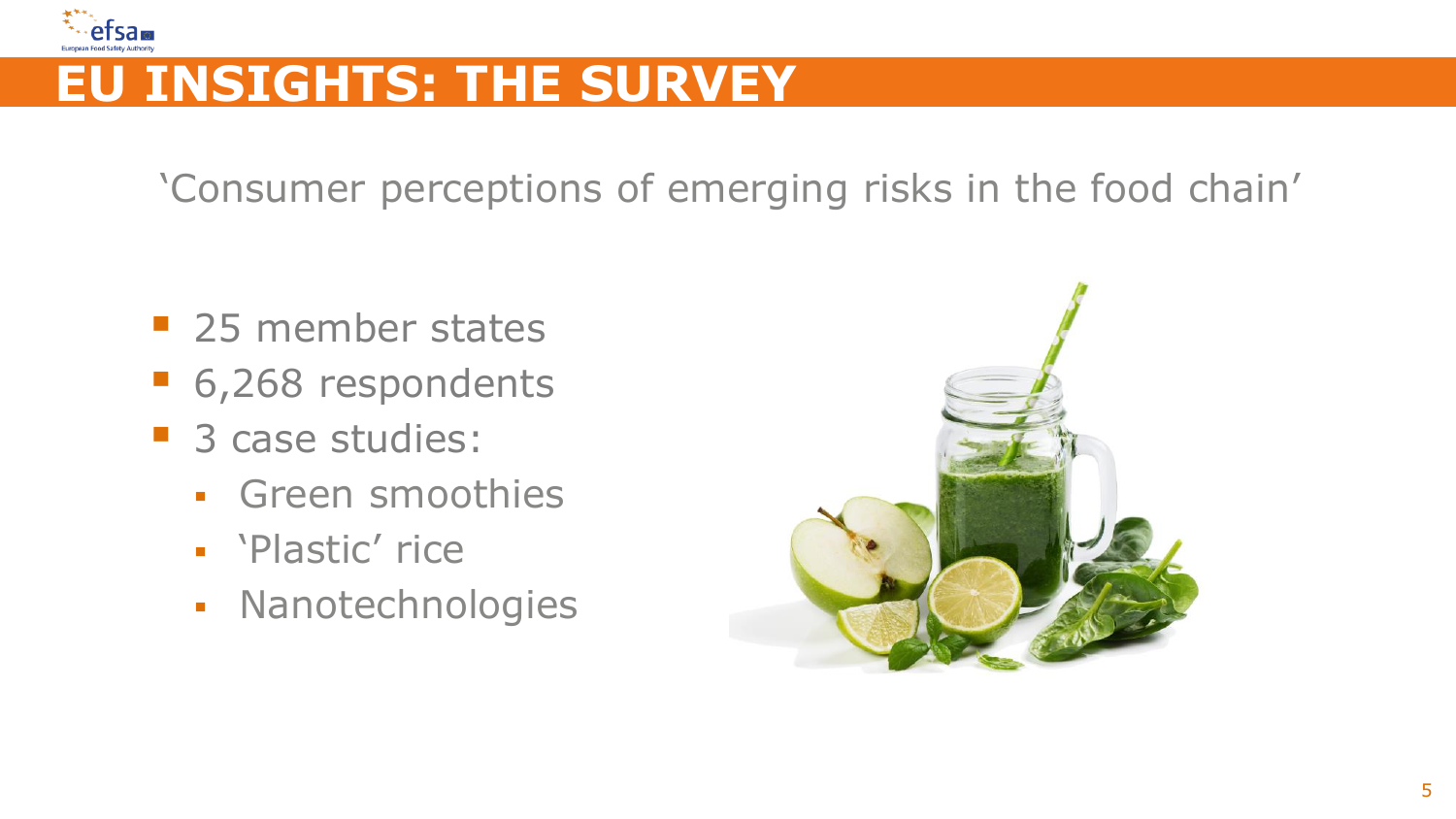

**Significant country differences** 

#### Levels of trust in public authorities



Attitudes to scientific discoveries and technologies

Levels of trust in the accuracy of information provided by different sources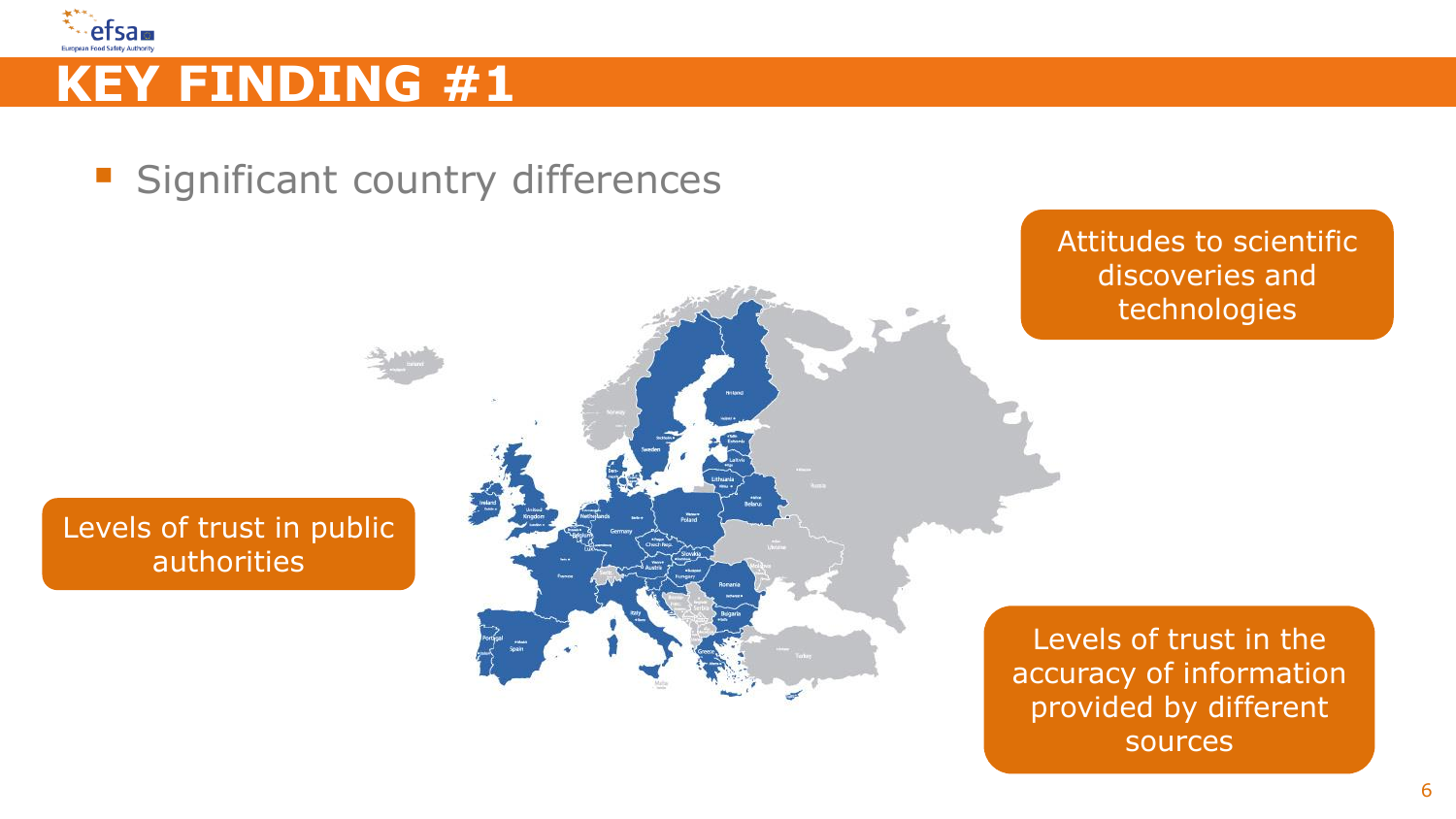

**Respondents expressed greater concern about 'established'** risks than emerging risks



*Responses to question: `Please indicate to which extent you are worried or not about the following issues'*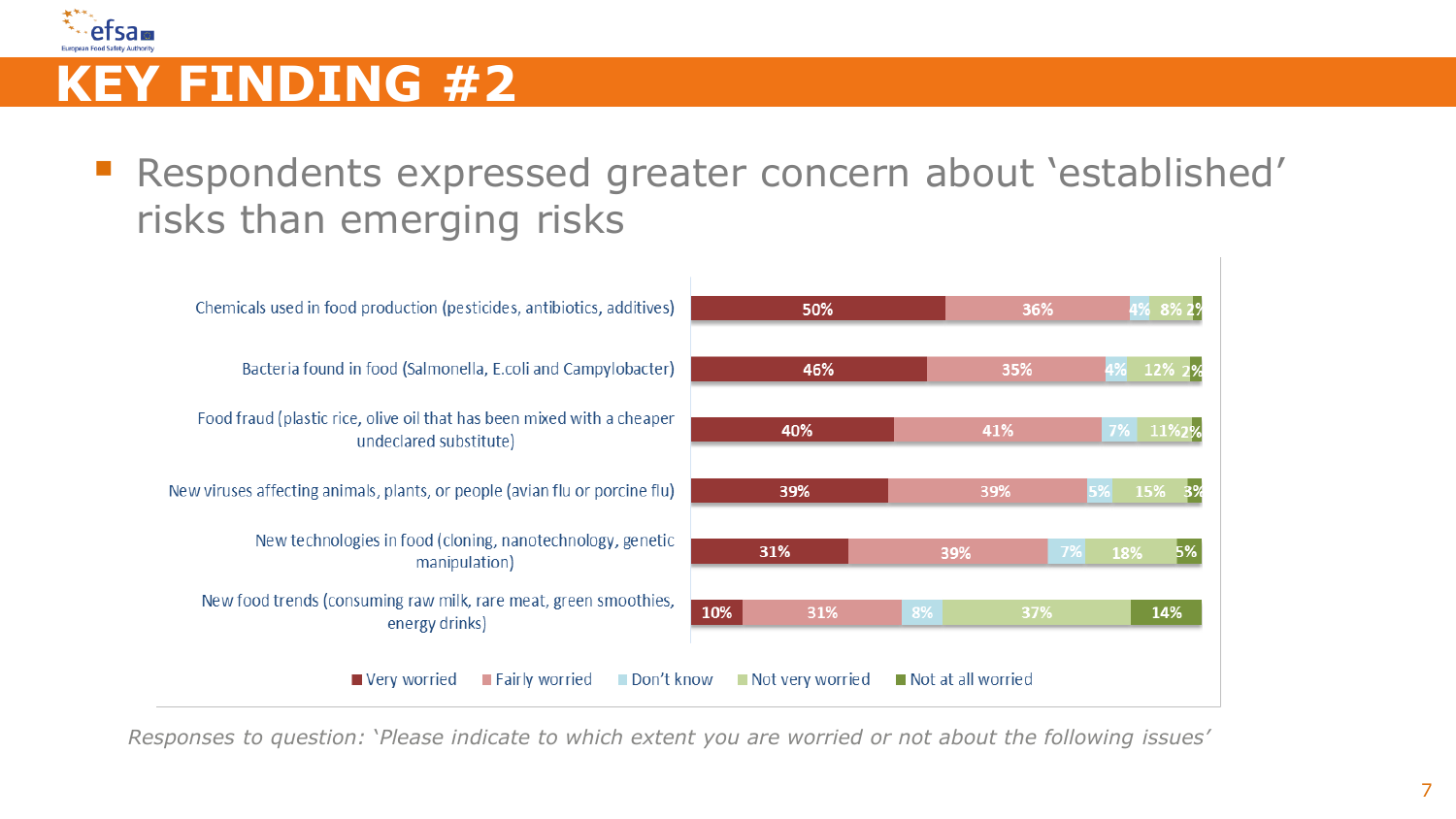



'*Please indicate the extent to which you agree or disagree with the following statement: Overall, drinking green smoothies / eating plastic rice / eating food containing nanoparticles may make me ill'*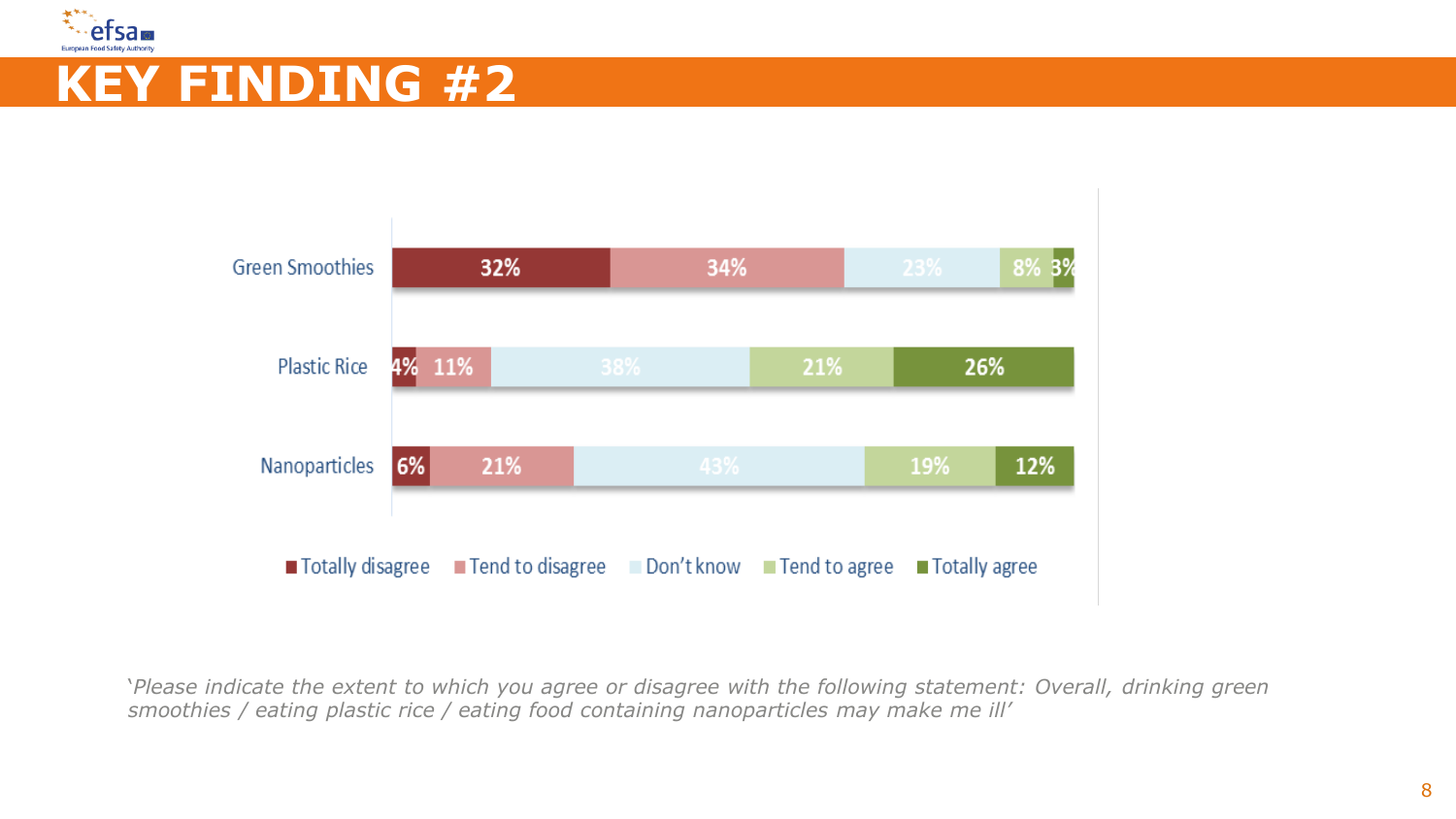

 Respondents welcomed information about emerging risks even if there was a degree of uncertainty



*Responses to question: 'What type of information would you like to receive about new food risks? Please tick all that apply.'*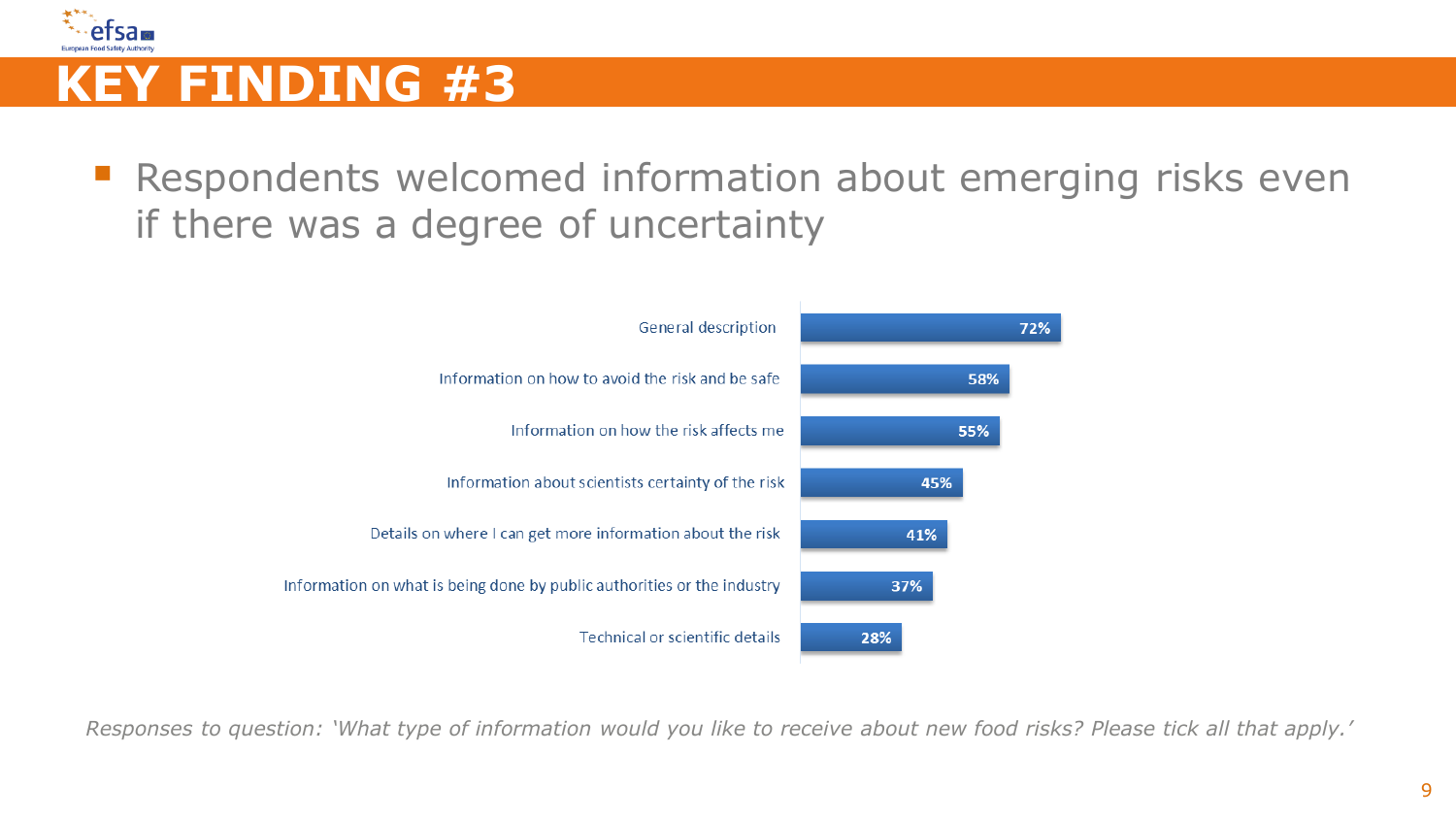

## **COMMUNICATIONS OUTCOMES**



- $\blacksquare$  Traditional media channels preferred
- **Age differences in media** preferences
- **Established risks take priority**
- **Early communication preferred**
- General information
- **Implications for trust**